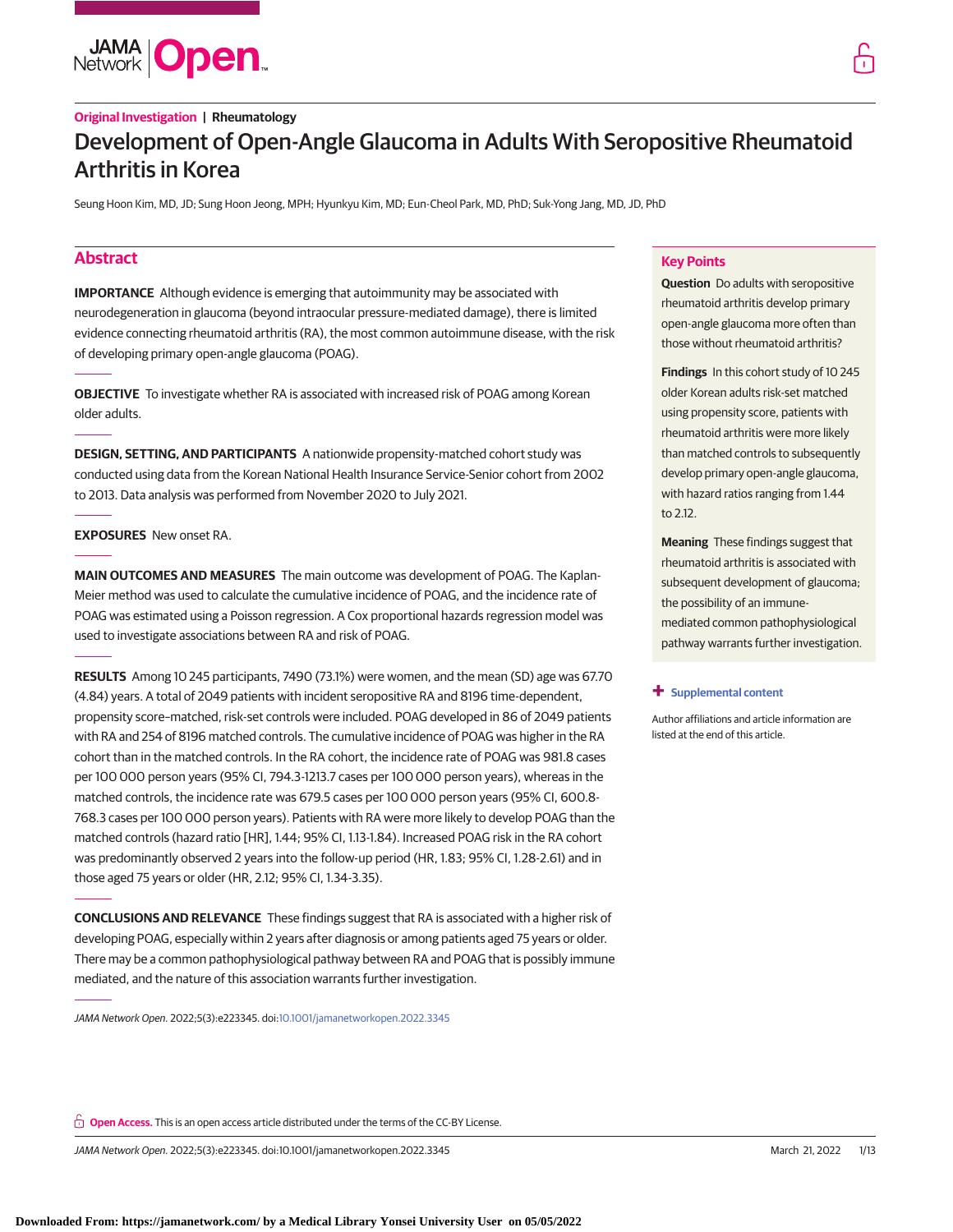### **Introduction**

Rheumatoid arthritis (RA) is a progressive, inflammatory, autoimmune disease characterized by articular and extra-articular involvement.<sup>1</sup> Several factors, including autoantibodies, immune complexes, T cell–mediated antigen-specific responses, and T cell–independent cytokine networks, are involved in the pathogenesis of RA.<sup>2</sup>

Glaucoma is a leading cause of irreversible blindness,  $3,4$  and older patients with glaucoma are more likely to have visual impairment,<sup>5</sup> visual field defects increasing the likelihood of falls, <sup>6,7</sup> and visual field progression associated with cognitive decline.<sup>8</sup> Thus, finding pathogenic components for glaucoma in older adults is very important from a clinical and public health perspective.

Well-known factors associated with increased risk of primary open-angle glaucoma (POAG),<sup>9</sup> the most common subtype of glaucoma,<sup>10</sup> include older age and family history, but the most important factor is increased intraocular pressure (IOP).<sup>11</sup> Primary management of POAG is lowering the IOP to a target level at which the clinician believes the disease progression will slow sufficiently.<sup>12</sup> However, in many patients, optic nerve cupping and visual field damage persist even when the IOP decreases to the below-normal range.<sup>13</sup> Therefore, various pathogenic mechanisms, such as nitric oxide–based damage and immune-induced neurodestruction, have been proposed as causes of neurological injury in patients with POAG.<sup>14</sup>

Among the several proposed mechanisms of POAG, evidence of immune component involvement in development and progression of POAG is gathering. Autoantibodies and CD4<sup>+</sup> T cells involved in the pathogenesis of RA are observed in patients with POAG,  $15,16$  and enhanced expression of heat shock protein (HSP) is also commonly observed.<sup>3</sup> Furthermore, etanercept, a tumor necrosis factor–α inhibitor used to control RA progression, reduced retinal ganglion cell (RGC) loss by approximately 50% in a rat glaucoma model.<sup>17</sup> Given that the role of autoimmunity as a cause of various neurodegenerative diseases has been elucidated,<sup>18</sup> the possibility of autoimmunity causing glaucoma cannot be ignored.<sup>19</sup>

When considered collectively, it is reasonable to suspect that RA and POAG share common pathogenic pathways, including autoimmune components. Nevertheless, to our knowledge, the association between RA and the risk of developing POAG has not been examined in a nationwide cohort study. Therefore, we aimed to investigate the risk of developing POAG after RA diagnosis in older adults using a nationally representative sample from the South Korean National Health Insurance Service (NHIS)–Senior cohort 2002 to 2013.

## **Methods**

### **Data and Sample**

We used data from the 2002 to 2013 NHIS-Senior cohort provided by the NHIS of South Korea. The NHIS is a social security system managed by the government that provides universal health care coverage to Korean citizens. All citizens except those eligible for medical aid are obligated to enroll. The National Health Information Database was developed by NHIS and contains personal information and demographic details of all enrolled.<sup>20</sup>

The NHIS-Senior cohort includes data from 558 147 adults aged 60 years and older, representing a 10% random sample of the 5.5 million people in this age group in the National Health Information Database.<sup>21</sup> We examined the cohort data retrospectively from 2002 until 2013 for all patients, except those who lost national health insurance eligibility owing to death or emigration, according to the National Health Insurance Act.<sup>21</sup>

This study adhered to the tenets of the Declaration of Helsinki<sup>22</sup> and was approved by the institutional review board of Severance Hospital at Yonsei University College of Medicine. Informed consent requirement was waived by the institutional review board, as the data did not contain any personally identifiable information. This study followed the Strengthening the Reporting of Observational Studies in Epidemiology [\(STROBE\)](http://www.equator-network.org/reporting-guidelines/strobe/) reporting guideline.<sup>23</sup>

 $\bigcap$  JAMA Network Open. 2022;5(3):e223345. doi:10.1001/jamanetworkopen.2022.3345 (Reprinted) March 21, 2022 2/13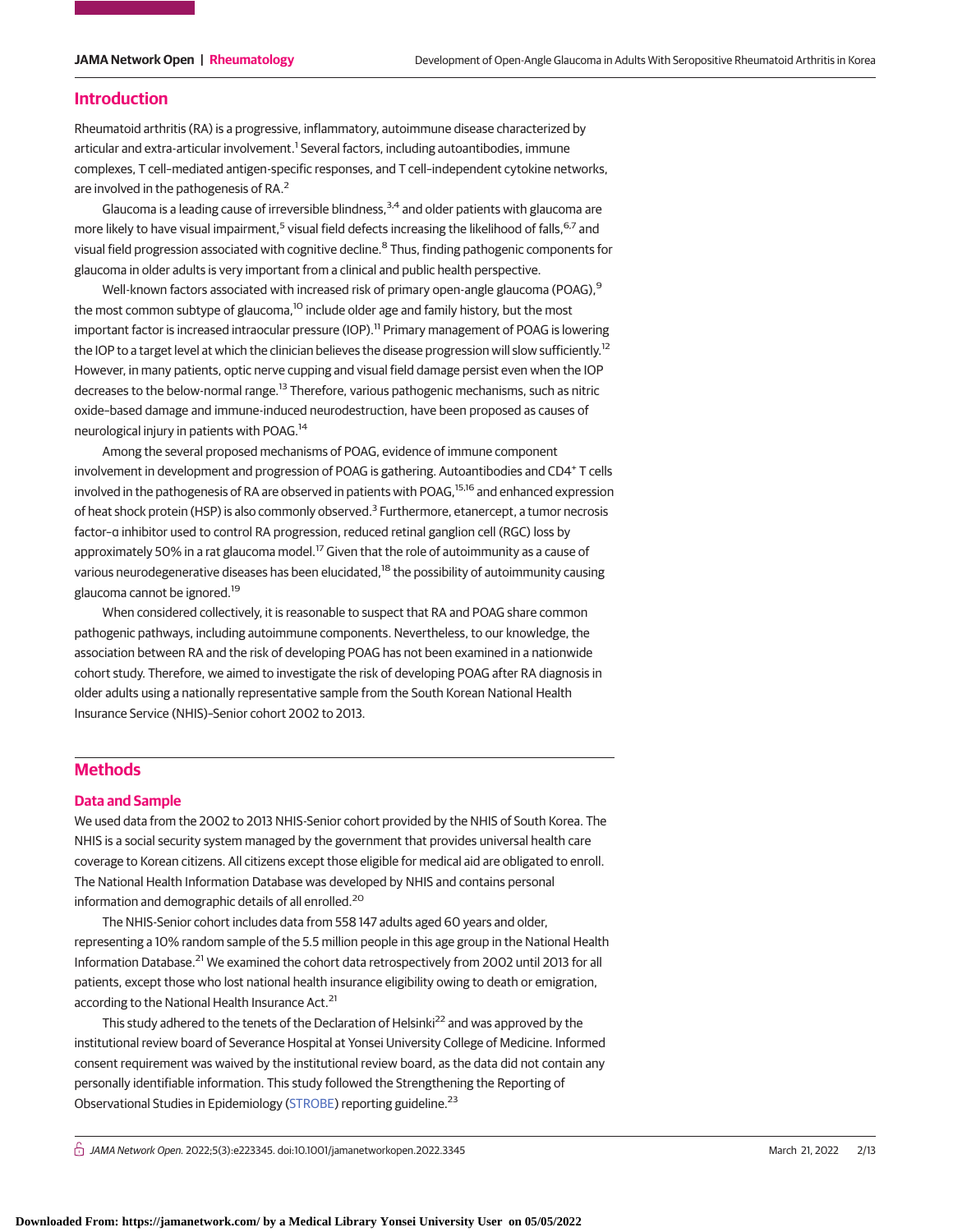#### **Incident RA Cohort**

We constructed the incident seropositive RA cohort as follows: First, we included individuals with diseases diagnosed under the M05 code of the International Statistical Classification of Diseases and Related Health Problems, Tenth Revision (ICD-10) during outpatient treatment. Next, patients with ICD-10 code M05 who were prescribed biological agents or any disease-modifying antirheumatic drug (DMARD) were classified,<sup>24-26</sup> including drugs in recently published DMARD literature.<sup>27</sup> Falsepositives were reduced by excluding patients who received DMARD prescriptions only once.<sup>28</sup> Patients classified as seropositive for RA from January 1, 2002, to December 31, 2003, were excluded so that only patients with new diagnoses of RA were enumerated.<sup>28</sup> Therefore, only individuals who satisfied both diagnostic code M05 and the twice or more DMARD prescription requirement after January 1, 2004 were defined as the incident RA cohort. Finally, we excluded patients who developed POAG before the onset of RA.

### **Identification of POAG**

To identify only patients with new diagnoses of POAG, excluding glaucoma caused by inflammation owing to RA (eg, uveitis), we defined participants who met the following criteria as newly developed POAG cases referring to other published data: (1) diagnoses of POAG (ICD-10 code H401), (2) had a visual field test code (E6991),<sup>20</sup> (3) was prescribed IOP-lowering medications (α-agonists, β-blockers, carbonic anhydrase inhibitors, prostaglandin analogues, and combined medications),  $29,30$  (4) received first diagnosis after January 1, 2004, and (5) no diagnoses of glaucoma secondary to eye inflammation (ICD-10 code H404). For identification of patients with POAG, only those prescribed IOP-lowering eye drops more than twice, as in the incident RA cohort, were enrolled. The time of event was defined as the date of outpatient visit fulfilling the above definition.

#### **Risk-Set Matching**

Although the cohort was constructed retrospectively, this study was able to address many of the limitations inherent in a retrospective design through risk-set matching with time-dependent propensity score.<sup>31</sup> First, association between RA and risk of developing POAG was observed with time-dependent propensity score matching to adjust for confounders.<sup>32</sup> As with propensity score, we estimated hazard components from the Cox proportional hazard model, with January 1, 2004, as the baseline and RA as the event.<sup>32</sup> All variables in **Table 1**, collected during the 2 years before baseline (2002-2003), were included as covariates. Specifically, age was included as a continuous variable, whereas sex, household income level (decile), residential district (rural and urban), disability, Charlson comorbidity Index score, number of hospital admissions and outpatient visits, and medical history were included as categorical variables. The Charlson Comorbidity Index was calculated by weighting and scoring of comorbidities, with additional points for comorbidities associated with health outcomes of patients.<sup>33,34</sup> Prescription for greater than 90 days of antihypertensive, antidiabetic, and lipid-lowering agents was considered important for patients who had been prescribed medications for preexisting conditions.

Second, to address the limitations of retrospective studies, when a patient with RA was first identified, individuals at risk of RA but not yet at onset were matched among patients of the same age and sex as the identified patient with RA. Thereafter, for matched controls, diagnosis date of the matched patient with RA was set as the index date (time zero), and progress was observed. We repeated this risk-set matching method for all subsequent patients with RA.<sup>35,36</sup>

Finally, 1:4 matching on propensity score was successively performed for each risk-set with a nearest neighbor matching algorithm with a maximum caliper width of 0.1 for the hazard components.<sup>37</sup> To make the matching independent of future events, matched control patients (control group) were set to be either those who never developed RA or those who had not yet developed RA. In other words, a patient with RA in the incident RA cohort was included in this study as either a patient with RA or as a matched control for another patient with RA whose time zero (date of incidence) was prior to theirs.<sup>38</sup> We then removed matched patients from the following risk set

 $\bigcap$  JAMA Network Open. 2022;5(3):e223345. doi:10.1001/jamanetworkopen.2022.3345 (Reprinted) March 21, 2022 3/13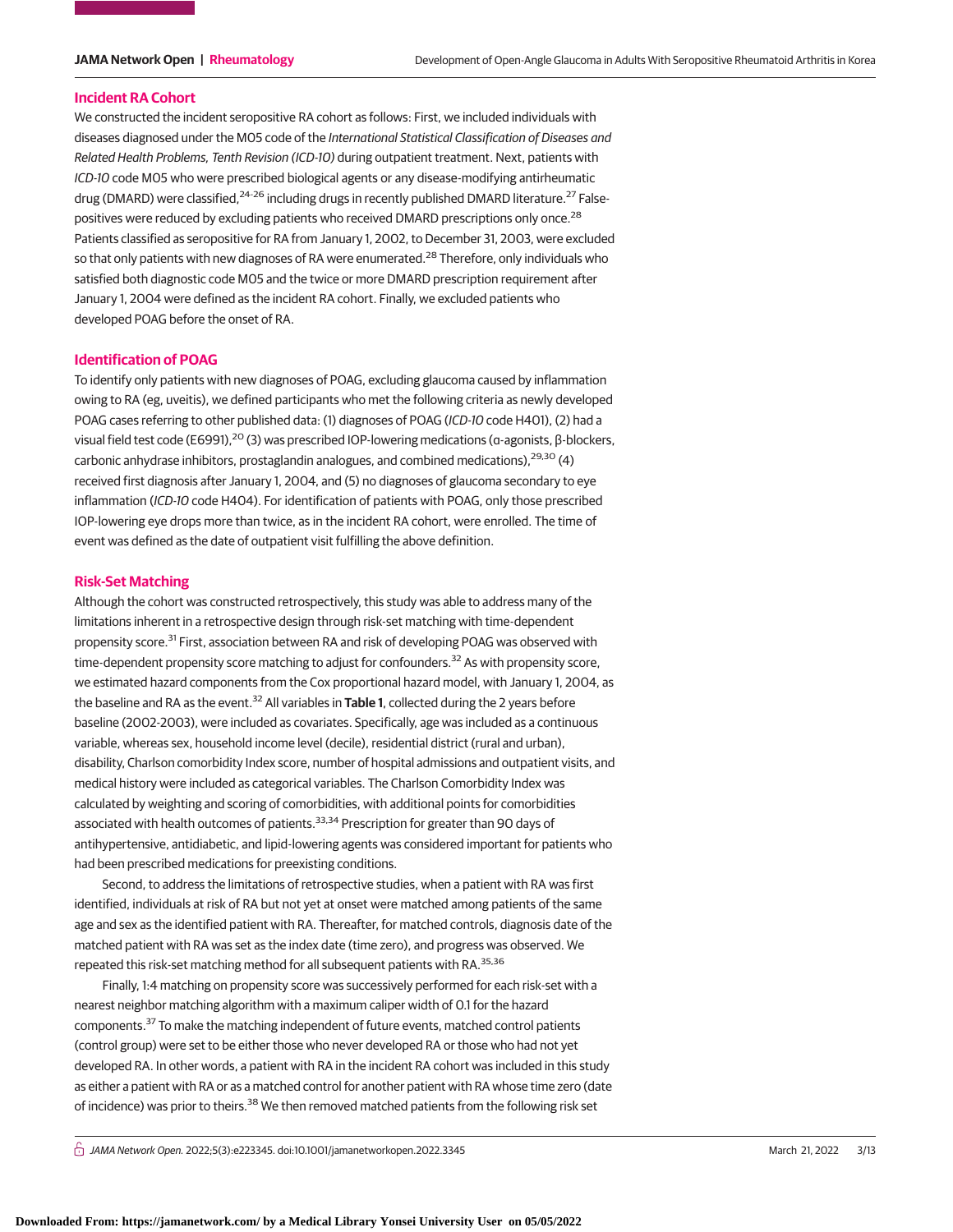to generate nonoverlapping samples. The same process was repeated within consecutive risk sets until patients with RA were no longer represented in these sets.

|                                          | Patients, No. (%)           |                       |                         |  |
|------------------------------------------|-----------------------------|-----------------------|-------------------------|--|
|                                          | Rheumatoid arthritis cohort | <b>Matched cohort</b> | <b>Standardized</b>     |  |
| Characteristic<br>Sex                    | $(n = 2049)$                | (n = 8196)            | difference <sup>b</sup> |  |
| Men                                      | 551 (26.9)                  | 2204 (26.9)           |                         |  |
| Women                                    | 1498 (73.1)                 | 5992 (73.1)           | $\pmb{0}$               |  |
| Age, mean (SD), y                        | 67.70 (4.84)                | 67.70 (4.84)          | $\bf{0}$                |  |
| Household income level                   |                             |                       |                         |  |
| Medical aid program                      | 168 (8.2)                   | 740 (9.0)             |                         |  |
| National health insurance premium decile |                             |                       |                         |  |
| First                                    | 183 (8.9)                   | 788 (9.6)             |                         |  |
| Second                                   | 97 (4.7)                    | 348 (4.2)             |                         |  |
| Third                                    | 126(6.1)                    | 466 (5.7)             |                         |  |
| Fourth                                   | 118 (5.8)                   | 478 (5.8)             |                         |  |
| Fifth                                    | 140 (6.8)                   | 511 (6.2)             | 0.009                   |  |
| Sixth                                    | 141 (6.9)                   | 584 (7.1)             |                         |  |
| Seventh                                  | 199(9.7)                    | 865 (10.6)            |                         |  |
| Eighth                                   | 227(11.1)                   | 932 (11.4)            |                         |  |
| Ninth                                    | 279 (13.6)                  | 1070(13.1)            |                         |  |
| Tenth                                    |                             |                       |                         |  |
| Residential district                     | 371 (18.1)                  | 1414 (17.3)           |                         |  |
|                                          |                             |                       |                         |  |
| Urban <sup>c</sup><br>Rural <sup>d</sup> | 826 (40.3)                  | 3255 (39.7)           | 0.01                    |  |
|                                          | 1223 (59.7)                 | 4941 (60.3)           |                         |  |
| Registered disability                    |                             |                       |                         |  |
| No                                       | 2041 (99.6)                 | 8163 (99.6)           | 0.002                   |  |
| Yes                                      | 8(0.4)                      | 33(0.4)               |                         |  |
| Charlson Comorbidity Index               |                             |                       |                         |  |
| $\boldsymbol{0}$                         | 875 (42.7)                  | 3600 (43.9)           |                         |  |
| $\mathbf 1$                              | 613 (29.9)                  | 2503 (30.5)           |                         |  |
| $\overline{2}$                           | 361 (17.6)                  | 1377 (16.8)           | 0.05                    |  |
| 3                                        | 125(6.1)                    | 444 (5.4)             |                         |  |
| $\geq 4$                                 | 75 (3.7)                    | 272 (3.3)             |                         |  |
| Outpatient visits, No.                   |                             |                       |                         |  |
| 0                                        | 164(8.0)                    | 707 (8.6)             |                         |  |
| $1 - 9$                                  | 287 (14.0)                  | 1248 (15.2)           |                         |  |
| $10 - 19$                                | 364 (17.8)                  | 1514 (18.5)           | 0.05                    |  |
| $20 - 29$                                | 457 (22.3)                  | 1823 (22.2)           |                         |  |
| $30 - 39$                                | 336 (16.4)                  | 1242 (15.2)           |                         |  |
| $\geq 40$                                | 441 (21.5)                  | 1662 (20.3)           |                         |  |
| Hospital admissions, No.                 |                             |                       |                         |  |
| 0                                        | 1579 (77.1)                 | 6513 (79.5)           |                         |  |
| $\mathbf{1}$                             | 305 (14.9)                  | 1087(13.3)            | 0.06                    |  |
| $\geq$ 2                                 | 165(8.1)                    | 596 (7.3)             |                         |  |
| Antidiabetic agents <sup>e</sup>         | 168 (8.2)                   | 559 (6.8)             | 0.05                    |  |
| Antihypertensive agents <sup>f</sup>     | 665 (32.5)                  | 2398 (29.3)           | 0.07                    |  |
| Lipid-lowering agents <sup>9</sup>       | 121(5.9)                    | 384 (4.7)             | 0.05                    |  |
| Chronic kidney disease                   | 5(0.2)                      | 17(0.2)               | 0.008                   |  |
| Stroke                                   | 49 (2.4)                    | 127(1.5)              | 0.06                    |  |
| Malignant neoplasm                       | 52(2.5)                     | 191(2.3)              | 0.01                    |  |

- <sup>a</sup> At the incidence date of rheumatoid arthritis in each patient, controls were matched according to the propensity score estimated by the Cox proportional hazards model.
- <sup>b</sup> Standardized difference of less than 0.1 (10%) is generally considered negligible.
- <sup>c</sup> Urban areas include Seoul, Busan, Daegu, Incheon, Gwangju, Daejeon, and Ulsan, which are larger than metropolitan cities.
- <sup>d</sup> Rural areas include Gyeonggi-do, Gangwon-do, Chungcheongbuk-do, Chungcheongnam-do, Jeollabuk-do, Jeollanam-do, Gyeongsangbuk-do, Gyeongsangnam-do, Jeju-do, and Sejong-si.
- <sup>e</sup> Antidiabetic agents include α-glucosidase inhibitors, biguanides, dipeptidyl peptidase-4 inhibitors, glucagon-like peptide-1 receptor agonists, insulin, meglitinide, sulfonylureas, and thiazolidinediones.
- <sup>f</sup> Antihypertensive agents include angiotensinconverting enzyme inhibitors, angiotensin II receptor blockers, β-blockers, calcium channel blockers, and diuretics.
- <sup>g</sup> Lipid-lowering agents include statins, fibrates, nicotinic acid, and ezetimibe.

 $\bigcap$  JAMA Network Open. 2022;5(3):e223345. doi:10.1001/jamanetworkopen.2022.3345 (Reprinted) March 21, 2022 4/13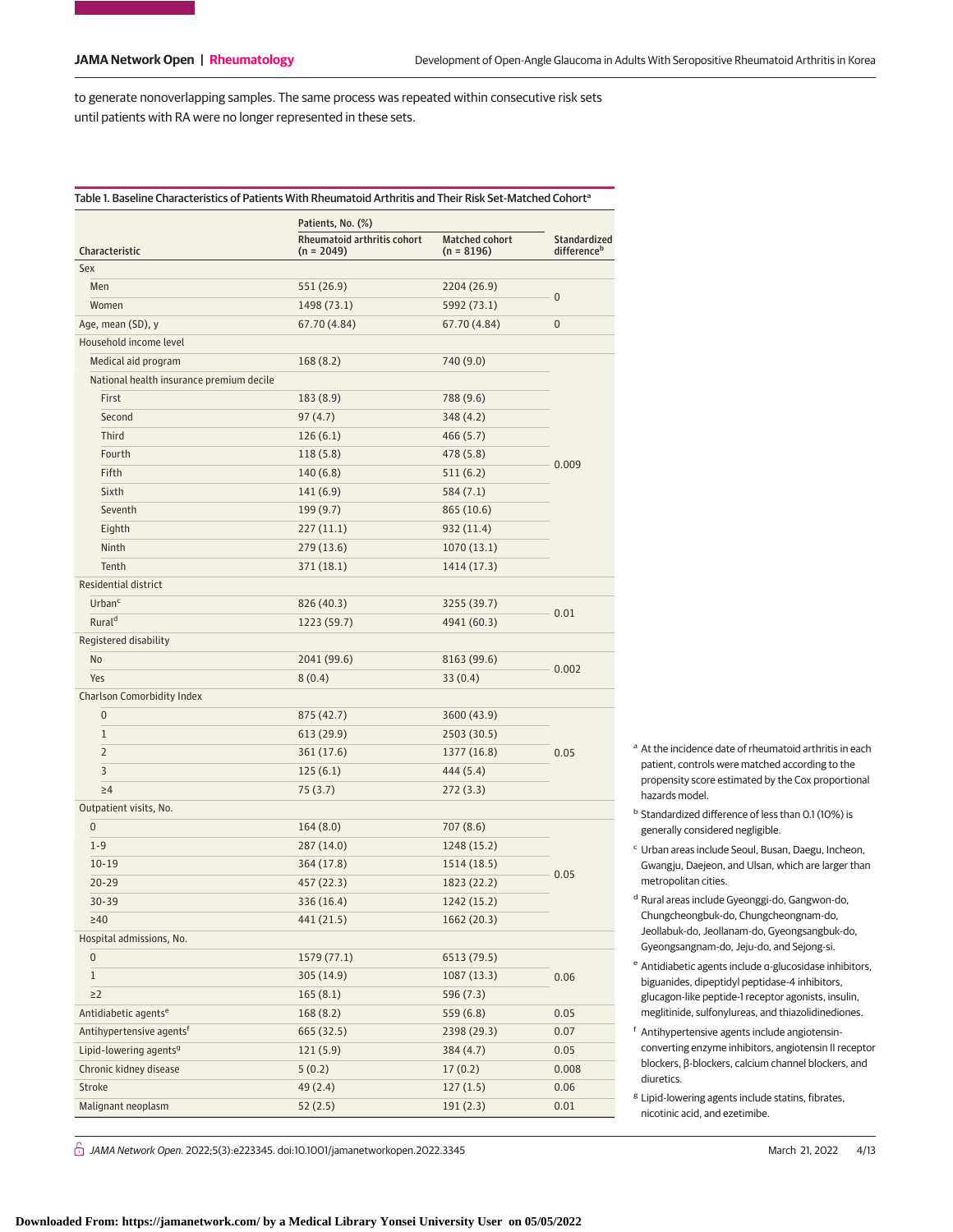#### **Statistical Analyses**

We used standardized difference to compare the distribution of baseline characteristics between RA and matched control cohorts. A standardized difference less than 10% (0.1) is generally considered a negligible association.<sup>39,40</sup> Kaplan-Meier survival curves were used to observe the cumulative incidence curves of POAG and a stratified log-rank test was conducted to compare Kaplan-Meier curves of the matched cohort.<sup>41</sup> Cumulative incidence of POAG and 95% CI were calculated by the product limit (Kaplan-Meier) method of survival probability. We calculated incidence rate (IR) of POAG and 95% CI with a generalized estimating equation using a Poisson distribution and expressed as number of POAG cases per 100 000 person-years. The association between RA and POAG was expressed as a hazard ratio (HR) using the Cox proportional hazards model with a robust variance estimator that accounts for clustering within matched pairs.<sup>41</sup> For each patient with RA and their matched control, the date of RA incidence was set as the time zero (index date), the starting point for survival analysis. We defined survival time (POAG-free time) as months from time zero to the time of POAG occurrence, date of death, or December 31, 2013, whichever came first.<sup>42</sup> Proportional hazard assumption was assessed by a Cox model with log transformation of the negative log of estimated survivor function, Schoenfeld residuals, cumulative sums of martingale residuals, and a supremum test. A Fine and Gray subdistribution hazard model was conducted along with causespecific hazard model. Furthermore, subgroup analysis was performed according to 3 follow-up time frames (0-24, 0-48, and  $\geq$ 49 months), age group, and sex. To exclude the use of corticosteroids as a potential confounder,<sup>43</sup> a sensitivity analysis excluding corticosteroid users was performed, and to assess potential residual confounding such as frequent eye examinations in patients with RA, we also evaluated the risk of conjunctival and eyelid disorders during the follow-up period as negative control outcomes (eAppendix in the [Supplement\)](https://jama.jamanetwork.com/article.aspx?doi=10.1001/jamanetworkopen.2022.3345&utm_campaign=articlePDF%26utm_medium=articlePDFlink%26utm_source=articlePDF%26utm_content=jamanetworkopen.2022.3345).<sup>44,45</sup> A 2-sided  $P < 05$  was considered significant. We performed all analyses using SAS statistical software version 9.4 (SAS Institute) and R statistical software version 4.0.3 (R Project for Statistical Computing). Data analysis was performed from November 2020 to July 2021.

## **Results**

In our primary analysis, 2049 patients were incident seropositive for RA, and 8196 matched controls were assigned. The excluded patients and the reasons for exclusion are shown in **Figure 1**. There were 7490 women (73.1% of the cohorts), and the mean (SD) age of the participants was 67.70 (4.84) years. The distribution between the RA and the matched cohort was similar with the highest standardized difference of 6.9% in use of antihypertensive agents, and there was no significant difference between the 2 cohorts as the standardized difference of all covariates was less than 10% (Table 1). The mean (SD) follow-up period was 4.5 years (2.49), generating 46 142 person-years. During the follow-up period, 340 patients with POAG were identified.

The cumulative incidence of POAG was higher in the RA cohort than in the matched cohort during the entire follow-up period (**Figure 2**). The 2-year cumulative incidence risk of POAG was 2.36% in the RA cohort and 1.28% in the matched-control cohort; the 4-year cumulative incidence risk was 4.29% in the RA cohort and 2.64% in the matched control cohort (**Table 2**). During the entire follow-up period, 86 of 2049 seropositive patients with RA developed POAG for 8759 personyears (IR, 981.8 cases per 100 000 person-years; 95% CI, 794.3-1213.7 cases per 100 000 person-years), and in the matched cohort, 254 of 8196 individuals developed POAG for 37 383 person-years (IR, 679.5 cases per 100 000 person-years; 95% CI, 600.8-768.3 cases per 100 000 person-years). This difference implies that incident patients with RA were 1.44 times more likely to develop POAG than their matched controls (HR, 1.44; 95% CI, 1.13-1.84) (**Table 3**). The results using the Fine and Gray subdistribution hazard models and the cause-specific model were similar.

The increased risk of POAG in the RA cohort was 1.83-fold within 2 years after RA diagnosis (HR, 1.83; 95% CI, 1.28-2.61), and this trend persisted until 4 years after RA diagnosis (HR, 1.65; 95% CI,

 $\bigcap$  JAMA Network Open. 2022;5(3):e223345. doi:10.1001/jamanetworkopen.2022.3345 (Reprinted) March 21, 2022 5/13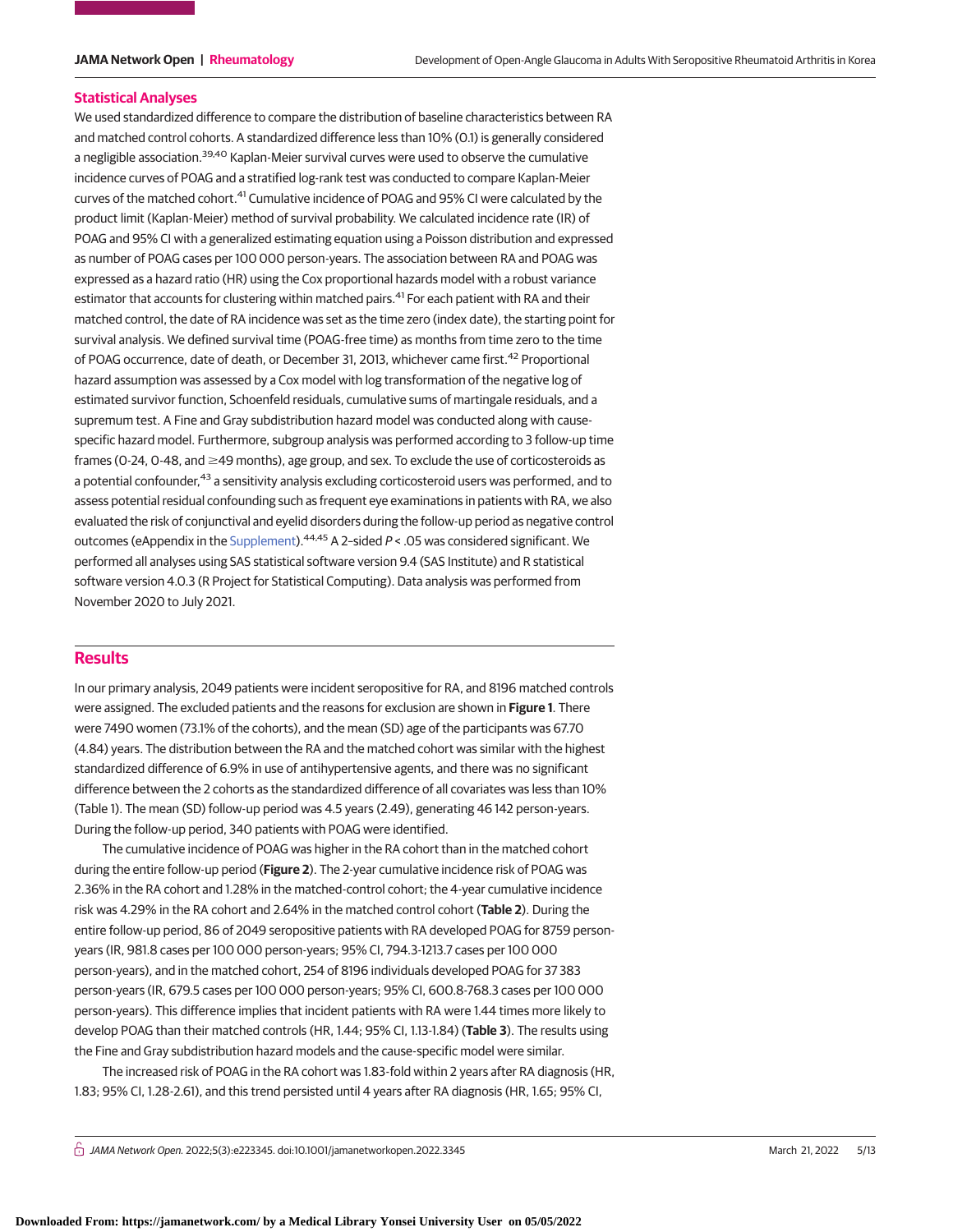1.25-2.16) (Table 3). Furthermore, among patients older than 75 years, the risk of POAG was 2.12 times higher in the RA cohort than in the matched controls (HR, 2.12; 95% CI, 1.34-3.35).

As a result of the sensitivity analysis to confirm the robustness of the results, the association between RA and risk of POAG was significant after excluding corticosteroid users (eTable 1 in the [Supplement\)](https://jama.jamanetwork.com/article.aspx?doi=10.1001/jamanetworkopen.2022.3345&utm_campaign=articlePDF%26utm_medium=articlePDFlink%26utm_source=articlePDF%26utm_content=jamanetworkopen.2022.3345). The risk of conjunctival disorders (HR, 1.01; 95% CI, 0.83-1.25) and eyelid disorders (HR, 1.01; 95% CI, 0.80-1.29) as negative control outcomes showed no significant differences in the RA cohort vs matched controls (eTable 2 in the [Supplement\)](https://jama.jamanetwork.com/article.aspx?doi=10.1001/jamanetworkopen.2022.3345&utm_campaign=articlePDF%26utm_medium=articlePDFlink%26utm_source=articlePDF%26utm_content=jamanetworkopen.2022.3345).



POAG indicates primary open-angle glaucoma; RA, rheumatoid arthritis.





 $\bigcap$  JAMA Network Open. 2022;5(3):e223345. doi:10.1001/jamanetworkopen.2022.3345 (Reprinted) March 21, 2022 6/13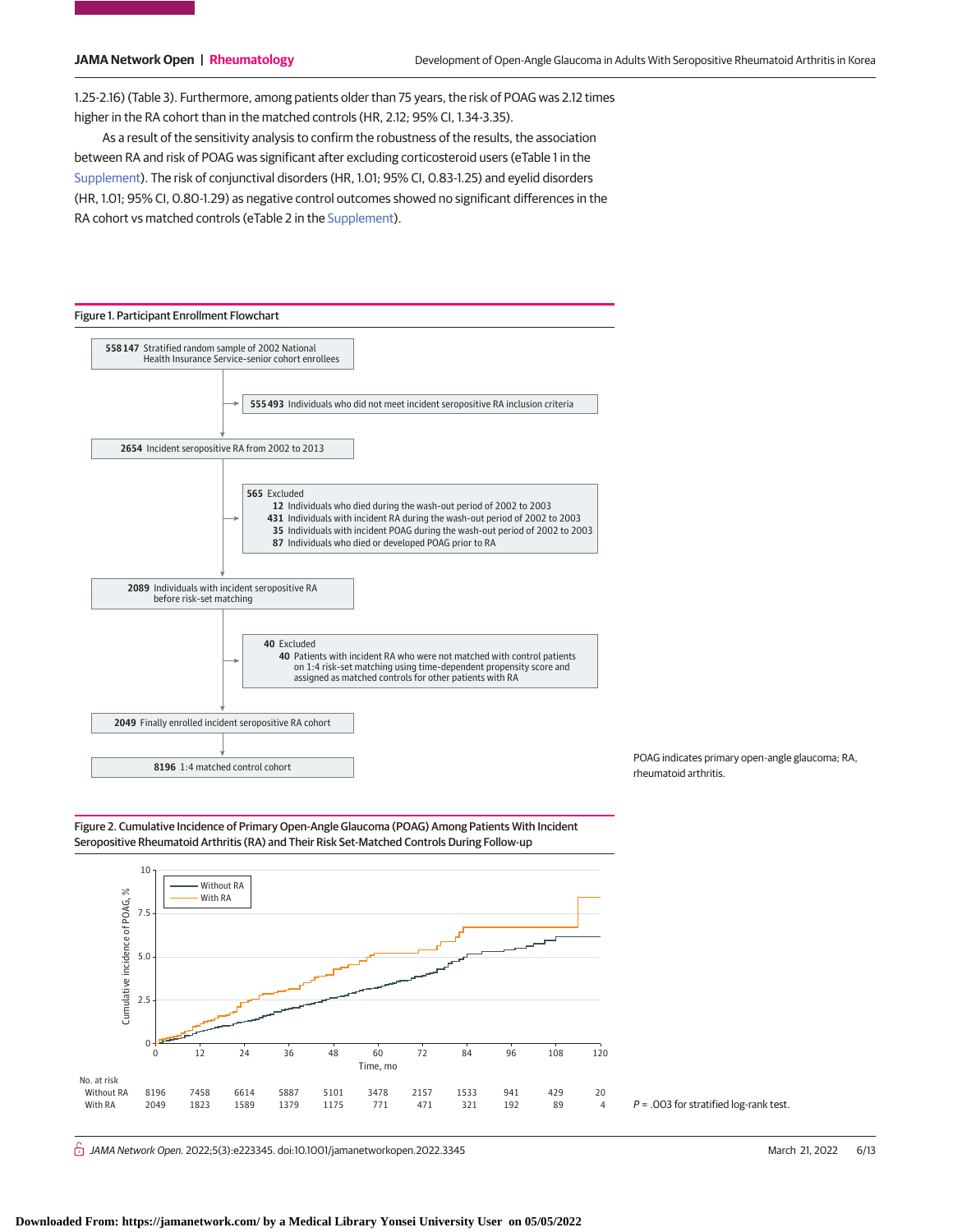### **Discussion**

In this nationwide cohort study of older adults, we observed that incidence and risk of new-onset POAG in seropositive patients with RA were significantly higher than in matched controls during the 10-year follow-up period. To the best of our knowledge, this is the first longitudinal study to examine the association between RA and the subsequent risk of POAG using risk-set matching on propensity score, which addressed the limitations inherent to a retrospectively constructed cohort.<sup>46</sup>

Table 2. Cumulative Incidence of Primary Open-Angle Glaucoma During Different Cumulative Time Frames

|                          | Cumulative incidence, % (95% CI) <sup>a</sup> |                       |                                                                 |  |  |
|--------------------------|-----------------------------------------------|-----------------------|-----------------------------------------------------------------|--|--|
| Cumulative time frame, y | <b>Rheumatoid arthritis cohort</b>            | <b>Matched cohort</b> |                                                                 |  |  |
|                          | $1.13(0.73-1.68)$                             | $0.72(0.55-0.92)$     |                                                                 |  |  |
| $\overline{2}$           | $2.36(1.73-3.13)$                             | $1.28(1.04-1.56)$     |                                                                 |  |  |
| 3                        | $3.14(2.39-4.04)$                             | $2.01(1.70-2.36)$     |                                                                 |  |  |
| $\overline{4}$           | $4.29(3.37-5.37)$                             | $2.64(2.27-3.04)$     | <sup>a</sup> Cumulative incidence (%) was calculated by product |  |  |
| 5                        | $5.21(4.13-6.45)$                             | $3.23(2.81-3.70)$     | limit (Kaplan-Meier) method of survival probability.            |  |  |
| 6                        | $5.40(4.28-6.71)$                             | $3.90(3.39-4.47)$     | <sup>b</sup> There was no development of primary open-angle     |  |  |
| $\overline{7}$           | $6.70(5.17-8.47)$                             | $5.16(4.45-5.93)$     | glaucoma; between 84 and 113 months in                          |  |  |
| 8 <sup>b</sup>           | $6.70(5.17-8.47)$                             | $5.39(4.64-6.21)$     | rheumatoid arthritis cohort.                                    |  |  |
| qb                       | $6.70(5.17 - 8.47)$                           | $6.16(5.17 - 7.26)$   | <sup>c</sup> There was no development of primary open-angle     |  |  |
| 10 <sup>c</sup>          | $8.42(5.17-12.67)$                            | $6.16(5.17-7.26)$     | glaucoma; between 109 and 120 months in<br>matched cohort.      |  |  |

### Table 3. Comparable Analysis of Rate of POAG for the Association of RA With Risk of POAG

|                         |               | Cases of of |          |                                                        |                     |         |  |
|-------------------------|---------------|-------------|----------|--------------------------------------------------------|---------------------|---------|--|
| <b>Variables</b>        | Patients, No. | POAG, No.   |          | Person-years, No. IR per 100 000 person-years (95% CI) | HR (95% CI)         | P value |  |
| <b>Full cohort</b>      |               |             |          |                                                        |                     |         |  |
| Matched cohort          | 8196          | 254         | 37 38 3  | 679.5 (600.8-768.3)                                    | 1 [Reference]       | .003    |  |
| RA cohort               | 2049          | 86          | 8759     | 981.8 (794.3-1213.7)                                   | $1.44(1.13-1.84)$   |         |  |
| Time from diagnosis, mo |               |             |          |                                                        |                     |         |  |
| $0 - 24$                |               |             |          |                                                        |                     |         |  |
| Matched cohort          | 8196          | 96          | 14858    | 646.1 (531.0-786.2)                                    | 1 [Reference]       |         |  |
| RA cohort               | 2049          | 43          | 3644     | 1180.1 (875.6-1590.6)                                  | $1.83(1.28-2.61)$   | .001    |  |
| $0 - 48$                |               |             |          |                                                        |                     |         |  |
| Matched cohort          | 8196          | 177         | 26 5 5 7 | 666.5 (575.4-772.1)                                    | 1 [Reference]       |         |  |
| RA cohort               | 2049          | 70          | 6388     | 1095.8 (867.1-1385.0)                                  | $1.65(1.25-2.16)$   | < .001  |  |
| $\geq 49$               |               |             |          |                                                        |                     |         |  |
| Matched cohort          | 5035          | 77          | 10826    | 711.2 (570.6-886.5)                                    | 1 [Reference]       | .85     |  |
| RA cohort               | 1157          | 16          | 2371     | 674.7 (413.3-1101.6)                                   | $0.95(0.56 - 1.62)$ |         |  |
| Sex                     |               |             |          |                                                        |                     |         |  |
| Men                     |               |             |          |                                                        |                     |         |  |
| Matched cohort          | 2204          | 61          | 9466     | 644.4 (501.3-828.2)                                    | 1 [Reference]       |         |  |
| RA cohort               | 551           | 22          | 2190     | 1004.6 (659.9-1529.2)                                  | $1.56(0.96 - 2.54)$ | .07     |  |
| Women                   |               |             |          |                                                        |                     |         |  |
| Matched cohort          | 5992          | 193         | 27917    | 691.3 (600.4-796.0)                                    | 1 [Reference]       |         |  |
| RA cohort               | 1498          | 64          | 6569     | 974.3 (762.1-1245.4)                                   | $1.41(1.07-1.86)$   | .02     |  |
| Age, y                  |               |             |          |                                                        |                     |         |  |
| 60-74                   |               |             |          |                                                        |                     |         |  |
| Matched cohort          | 5796          | 198         | 28968    | 683.5 (594.1-786.3)                                    | 1 [Reference]       |         |  |
| RA cohort               | 1449          | 59          | 6834     | 863.4 (668.5-1115.0)                                   | $1.26(0.95-1.68)$   | .11     |  |
| $\geq$ 75               |               |             |          |                                                        |                     |         |  |
| Matched cohort          | 2400          | 56          | 8415     | 665.5 (515.2-859.5)                                    | 1 [Reference]       | .001    |  |
| RA cohort               | 600           | 27          | 1926     | 1402.2 (960.7-2046.7)                                  | $2.12(1.34-3.35)$   |         |  |

Abbreviations: HR, hazard ratio; IR, incidence rate; POAG, primary open-angle glaucoma; RA, rheumatoid arthritis.

 $\stackrel{\frown}{\Box}$  JAMA Network Open. 2022;5(3):e223345. doi:10.1001/jamanetworkopen.2022.3345 (Reprinted) March 21, 2022 7/13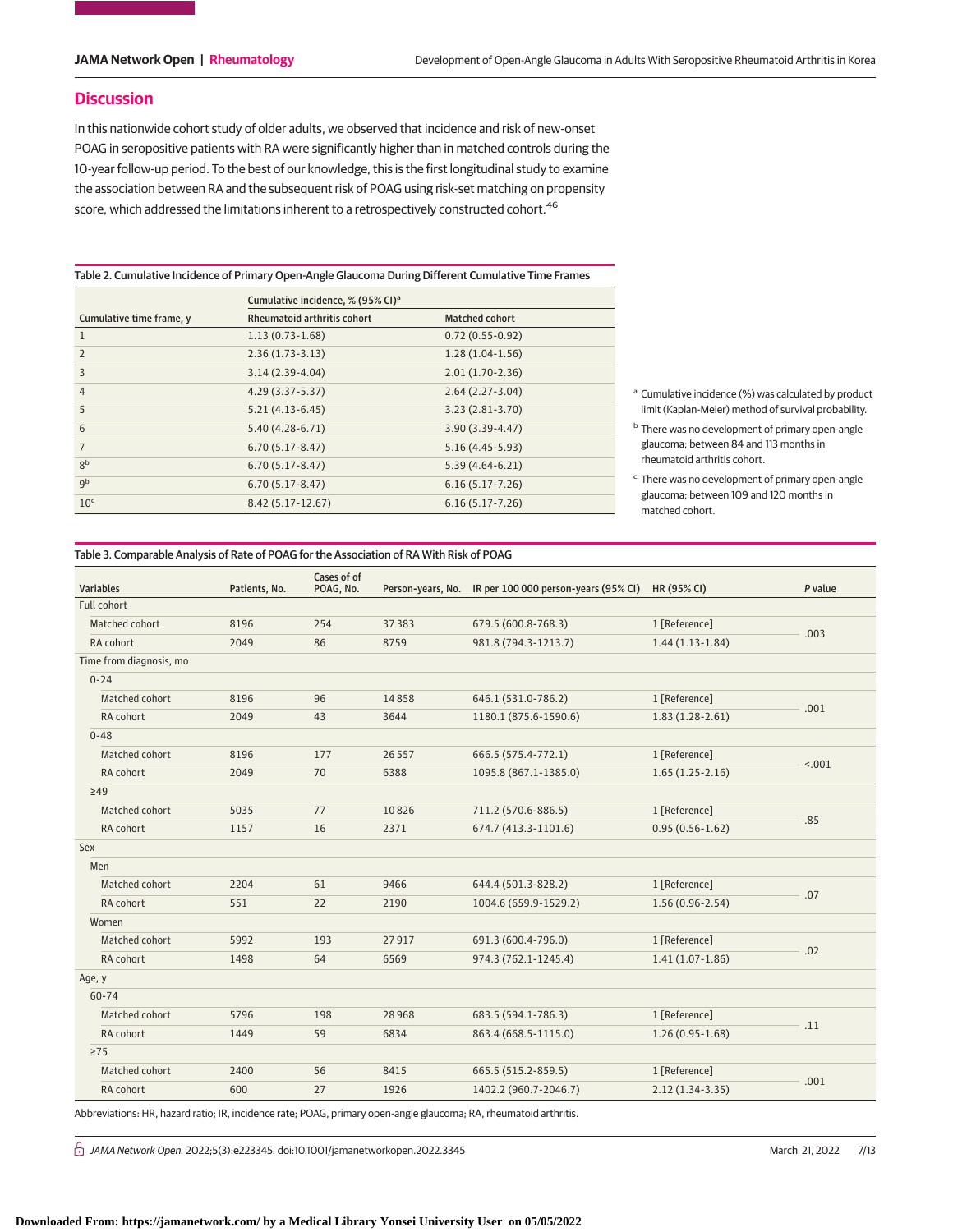Glaucoma exhibits a pathogenic pathway involving RGC loss, optic nerve damage, and corresponding visual field defects, but the underlying mechanisms of glaucomatous neuronal damage are not clear.<sup>47</sup> Evidence that glaucoma is an autoimmune disease is steadily growing,<sup>48</sup> including the discovery of an IgG autoantibody in human glaucomatous retina, and autoantibodies and T-cell responses to HSP detected in some patients with glaucoma.<sup>49-51</sup> Increased serum autoantibodies against HSP27 observed in patients with glaucoma and IOP-independent RGC loss in animal models after immunization with HSP27 also provide evidence that the immune system is involved in the pathogenesis of glaucoma.<sup>52</sup> Furthermore, recent data show that adaptive immune responses strongly exacerbate RGC loss in animal models of glaucoma.<sup>53</sup>

Recently published literature supported the hypothesis that RA and POAG may have common pathogenic or immunogenic components. The gene polymorphism of interleukin-10 is also one of the phenomena observed with equal frequency in RA and POAG.54,55 The use of drugs prescribed for patients with RA is being considered in animal models of glaucoma, to modulate neuroretina and optic nerve inflammatory response. This is part of the evidence that a paradigm shift is needed for glaucoma.<sup>17,47</sup> Our findings support these theories from a clinical point of view, and the association of autoimmune disease with POAG should be investigated at least equivalently to diabetes or hypertension, whose associations with POAG are controversial.<sup>56,57</sup>

It is not likely that RA directly causes the development of POAG. In this study, in patients with new diagnoses of RA, the risk of POAG was increased more than 1.5-fold compared with patients without RA within 4 years of diagnosis, a fairly short time. Our results agree with those of previous studies,<sup>58</sup> which confirmed an association between the diagnosis of specific autoimmune diseases including RA and subsequent dementia within 5 years. Considering that POAG has an insidious onset over decades, our results suggest that the immune complex involved in RA has the potential to simultaneously cause damage to tissues that are associated with the development of POAG including the retina or optic nerve. Specifically, various anti-HSP antibodies expressed in patients with RA are associated with the progressive degeneration of RGC, a characteristic of POAG,<sup>59</sup> and T cellmediated responses involved in the initiation of RA may be simultaneously involved in the onset of POAG.<sup>50</sup> This is an important hypothesis to be confirmed in future studies with animal experiments or pathophysiological research.

Moreover, the association between RA and risk of POAG was evident in the older sector of our group. It is well known that the prevalence of associated systemic symptoms, progression of the disease, and functional outcomes may vary depending on the age of onset of RA.<sup>60</sup> It is assumed that distinct characteristics of laboratory findings or phenotypes in late-onset RA, which are different from those of younger-onset RA, <sup>61</sup> are associated with RA and subsequent risk of POAG, but additional studies should be considered.

### **Strengths and Limitations**

This study has several strengths. First, we investigated the association between RA and risk of POAG with risk-set matching using a nationwide cohort based on insurance claims, which is currently one of the best available methods. Risk-set matching enables analyses similar to randomized experiments in observational studies where randomized clinical trials cannot be implemented, such as in our study, and this method is one of the important ways to reduce the immortal time bias in epidemiological studies.<sup>62,63</sup> We conducted the analysis considering that risk-set matching is a method to emulate the design and intention-to-treat analysis of randomized clinical trials. Thus, when a patient with RA was identified, patients at risk were matched by the propensity score, and changes of covariates after time zero were not considered to prevent immortal time bias. However, we assessed the robustness of our findings via sensitivity analysis, subgroup analysis, and use of negative control outcomes. Second, the NHIS-Senior cohort used in this study is a large sample with fairly low follow-up loss over a 12-year period because of the nature of national administrative claim data. Third, the NHIS-Senior cohort represents the entire sector of the Korean population aged 60 years and older. As the NHIS-Senior cohort was not limited to a particular hospital or organization, the

 $\bigcap$  JAMA Network Open. 2022;5(3):e223345. doi:10.1001/jamanetworkopen.2022.3345 (Reprinted) March 21, 2022 8/13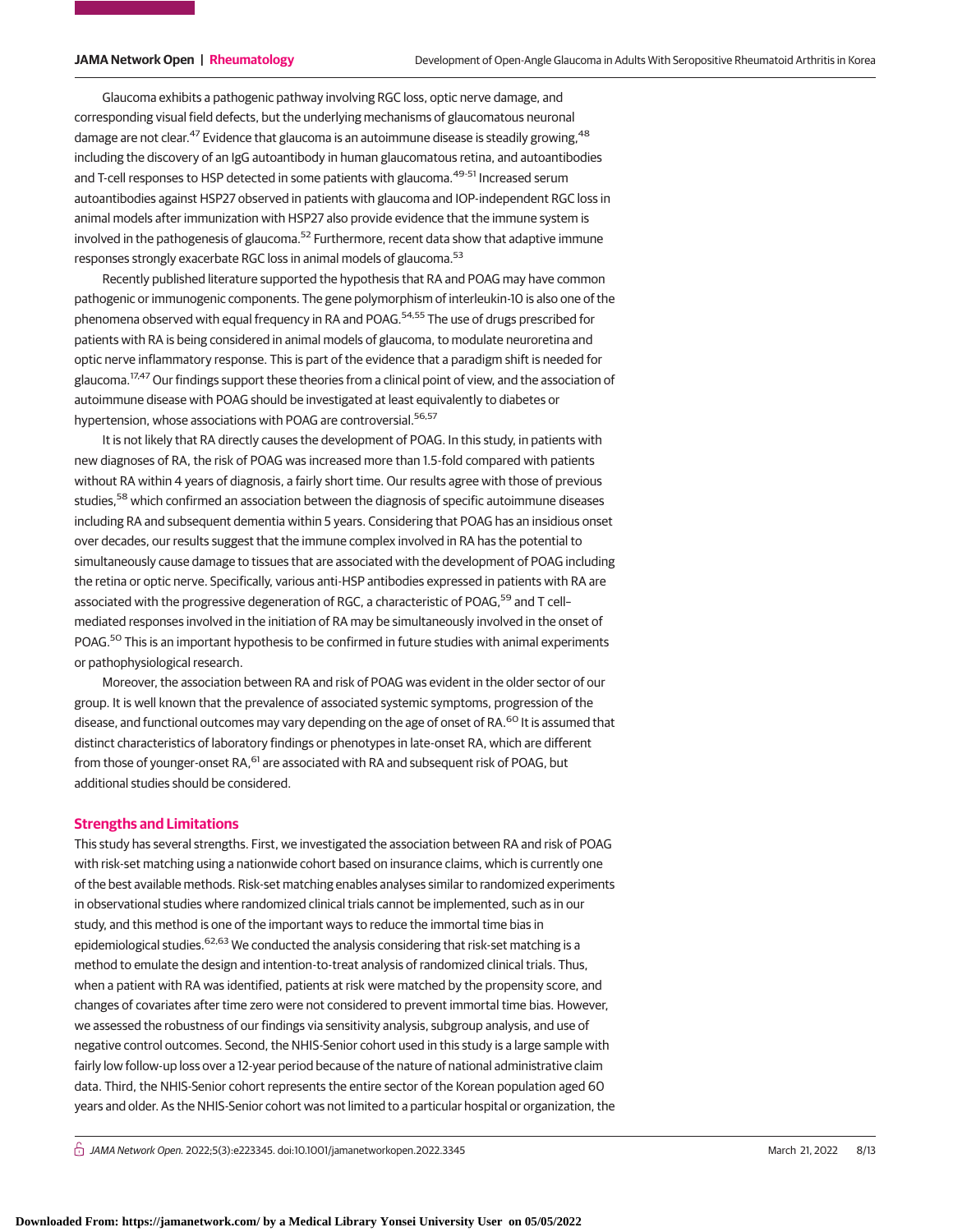study patients can be considered representative of the entire population, without bias. Therefore, this study is representative of patients with RA aged 60 years or older in Korea. Finally, this is the first study that we know of to report the association between RA and subsequent risk of POAG using risk-set matching with time-dependent propensity score, which mimics a prospective design to address the limitations of retrospective claim data. Furthermore, our results may provide improved awareness and evidence for a common mechanism regarding autoimmune components in development and progression of RA and POAG. Our findings also suggest that senior patients with RA should be closely monitored for subsequent development of POAG in clinical settings.

Our study has several inherent limitations. First, unhealthy behaviors, such as smoking history and obesity, which are factors known to be associated with the risk of RA or POAG, and severity or phenotypes of RA were not investigated in the NHIS-Senior cohort.<sup>64</sup> Second, inaccurate diagnosis of RA and POAG obtained from insurance claim data was a possibility. However, to address these limitations, we defined RA and POAG by limiting the cases where specific prescription drugs (DMARD or IOP-lowering eye drops) and tests were also claimed, in addition to the ICD-10 code. Third, causality cannot be inferred owing to the observational nature of the study, even though we adjusted for possible confounders and used specific statistical analyses to help emulate a prospective study design.

## **Conclusions**

In this risk-set matched cohort study, senior patients with RA had an increased risk of POAG compared with matched controls. The association between RA and subsequent risk of developing POAG was evident within 2 years after RA diagnosis, and in people aged 75 years or older. It is possible that POAG may have an autoimmune component such as RA. Further research is needed to investigate this and explore the underlying pathogenic mechanisms.

#### **ARTICLE INFORMATION**

**Accepted for Publication:** February 1, 2022.

**Published:** March 21, 2022. doi[:10.1001/jamanetworkopen.2022.3345](https://jama.jamanetwork.com/article.aspx?doi=10.1001/jamanetworkopen.2022.3345&utm_campaign=articlePDF%26utm_medium=articlePDFlink%26utm_source=articlePDF%26utm_content=jamanetworkopen.2022.3345)

**Open Access:** This is an open access article distributed under the terms of the [CC-BY License.](https://jamanetwork.com/pages/cc-by-license-permissions/?utm_campaign=articlePDF%26utm_medium=articlePDFlink%26utm_source=articlePDF%26utm_content=jamanetworkopen.2022.3345) © 2022 Kim SH et al.JAMA Network Open.

**Corresponding Author:** Suk-Yong Jang, MD, JD, PhD, Department of Healthcare Management, Graduate School of Public Health, Yonsei University, 50-1 Yonsei-ro, Seodaemun-gu, Seoul 03722, Republic of Korea [\(sukyong@yuhs.ac\)](mailto:sukyong@yuhs.ac).

**Author Affiliations:** Department of Preventive Medicine, Yonsei University College of Medicine, Seoul, Republic of Korea (S. H. Kim, H. Kim, Park); Institute of Health Services Research, Yonsei University, Seoul, Republic of Korea (S. H. Kim, Jeong, H. Kim, Park, Jang); Department of Public Health, Yonsei University Graduate School, Seoul, Republic of Korea (S. H. Kim); Department of Psychiatry, Yonsei University College of Medicine, Seoul, Republic of Korea (H. Kim); Department of Healthcare Management, Graduate School of Public Health, Yonsei University, Seoul, Republic of Korea (Jang).

**Author Contributions:** Drs S.H. Kim and Jang had full access to all of the data in the study and take responsibility for the integrity of the data and the accuracy of the data analysis.

Concept and design: S.H. Kim, Park, Jang.

Acquisition, analysis, or interpretation of data: S.H. Kim, Jeong, H. Kim, Jang.

Drafting of the manuscript: S.H. Kim, Jang.

Critical revision of the manuscript for important intellectual content: All authors.

Statistical analysis: S.H. Kim, Jeong, Jang.

Obtained funding: Jang.

Administrative, technical, or material support: Jang.

 $\bigcap$  JAMA Network Open. 2022;5(3):e223345. doi:10.1001/jamanetworkopen.2022.3345 (Reprinted) March 21, 2022 9/13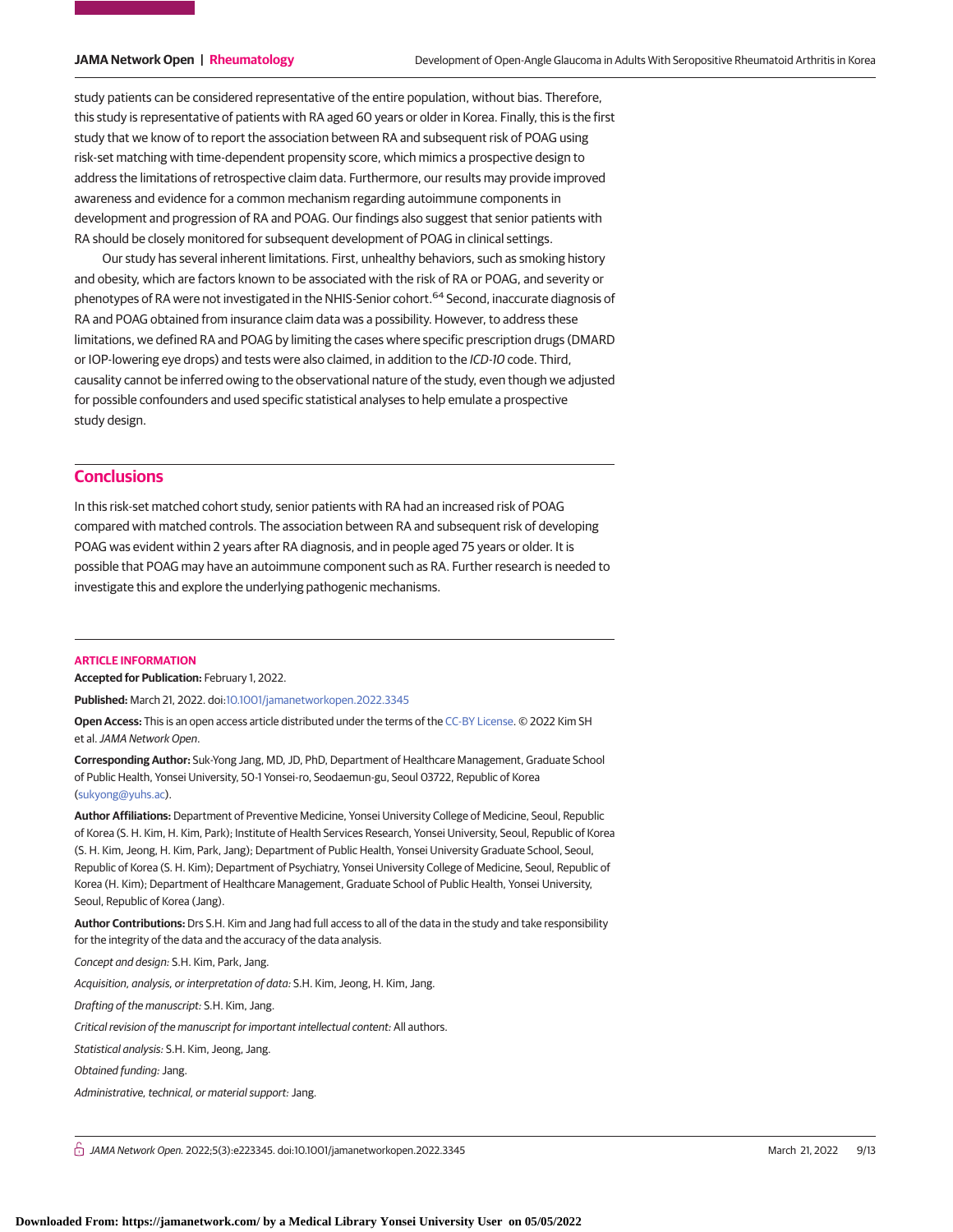Supervision: Park, Jang.

**Conflict of Interest Disclosures:** None reported.

**Funding/Support:** This study was supported in part by the publication fee from the Graduate School of Public Health, Yonsei University.

**Role of the Funder/Sponsor:** The funder had no role in the design and conduct of the study; collection, management, analysis, and interpretation of the data; preparation, review, or approval of the manuscript; and decision to submit the manuscript for publication.

**Additional Contributions:** We would like to thank the NHIS, which provided the representative sample cohort data.

#### **REFERENCES**

**1**. American College of Rheumatology Subcommittee on Rheumatoid Arthritis Guidelines. Guidelines for the management of rheumatoid arthritis: 2002 update. Arthritis Rheum. 2002;46(2):328-346. doi[:10.1002/art.10148](https://dx.doi.org/10.1002/art.10148)

**2**. Firestein GS. Evolving concepts of rheumatoid arthritis. Nature. 2003;423(6937):356-361. doi[:10.1038/](https://dx.doi.org/10.1038/nature01661) [nature01661](https://dx.doi.org/10.1038/nature01661)

**3**. Geyer O, Levo Y. Glaucoma is an autoimmune disease. Autoimmun Rev. 2020;19(6):102535. doi[:10.1016/j.](https://dx.doi.org/10.1016/j.autrev.2020.102535) [autrev.2020.102535](https://dx.doi.org/10.1016/j.autrev.2020.102535)

**4**. Jonas JB, Aung T, Bourne RR, Bron AM, Ritch R, Panda-Jonas S. Glaucoma. Lancet. 2017;390(10108): 2183-2193. doi[:10.1016/S0140-6736\(17\)31469-1](https://dx.doi.org/10.1016/S0140-6736(17)31469-1)

**5**. Mukesh BN, McCarty CA, Rait JL, Taylor HR. Five-year incidence of open-angle glaucoma: the visual impairment project. Ophthalmology. 2002;109(6):1047-1051. doi[:10.1016/S0161-6420\(02\)01040-0](https://dx.doi.org/10.1016/S0161-6420(02)01040-0)

**6**. van Landingham SW, Hochberg C, Massof RW, Chan E, Friedman DS, Ramulu PY. Driving patterns in older adults with glaucoma. BMC Ophthalmol. 2013;13:4. doi[:10.1186/1471-2415-13-4](https://dx.doi.org/10.1186/1471-2415-13-4)

**7**. Coleman AL, Cummings SR, Yu F, et al; Study Group of Osteoporotic Fractures. Binocular visual-field loss increases the risk of future falls in older white women. J Am Geriatr Soc. 2007;55(3):357-364. doi[:10.1111/j.1532-](https://dx.doi.org/10.1111/j.1532-5415.2007.01094.x) [5415.2007.01094.x](https://dx.doi.org/10.1111/j.1532-5415.2007.01094.x)

**8**. Diniz-Filho A, Delano-Wood L, Daga FB, Cronemberger S, Medeiros FA. Association between neurocognitive decline and visual field variability in glaucoma.JAMA Ophthalmol. 2017;135(7):734-739. doi[:10.1001/](https://jama.jamanetwork.com/article.aspx?doi=10.1001/jamaophthalmol.2017.1279&utm_campaign=articlePDF%26utm_medium=articlePDFlink%26utm_source=articlePDF%26utm_content=jamanetworkopen.2022.3345) [jamaophthalmol.2017.1279](https://jama.jamanetwork.com/article.aspx?doi=10.1001/jamaophthalmol.2017.1279&utm_campaign=articlePDF%26utm_medium=articlePDFlink%26utm_source=articlePDF%26utm_content=jamanetworkopen.2022.3345)

**9**. Shaarawy T, Sherwood MB, Hitchings RA, Crowston JG. Glaucoma Medical Diagnosis & Therapy. 2nd ed. Elsevier Saunders; 2014.

**10**. Weinreb RN, Khaw PT. Primary open-angle glaucoma. Lancet. 2004;363(9422):1711-1720. doi[:10.1016/S0140-](https://dx.doi.org/10.1016/S0140-6736(04)16257-0) [6736\(04\)16257-0](https://dx.doi.org/10.1016/S0140-6736(04)16257-0)

**11**. Kim M, Kim TW, Park KH, Kim JM. Risk factors for primary open-angle glaucoma in South Korea: the Namil study.Jpn J Ophthalmol. 2012;56(4):324-329. doi[:10.1007/s10384-012-0153-4](https://dx.doi.org/10.1007/s10384-012-0153-4)

**12**. Weinreb RN, Aung T, Medeiros FA. The pathophysiology and treatment of glaucoma: a review.JAMA. 2014;311 (18):1901-1911. doi[:10.1001/jama.2014.3192](https://jama.jamanetwork.com/article.aspx?doi=10.1001/jama.2014.3192&utm_campaign=articlePDF%26utm_medium=articlePDFlink%26utm_source=articlePDF%26utm_content=jamanetworkopen.2022.3345)

**13**. Walland MJ, Carassa RG, Goldberg I, et al. Failure of medical therapy despite normal intraocular pressure. Clin Exp Ophthalmol. 2006;34(9):827-836. doi[:10.1111/j.1442-9071.2006.01368.x](https://dx.doi.org/10.1111/j.1442-9071.2006.01368.x)

**14**. Kumarasamy NA, Lam FS, Wang AL, Theoharides TC. Glaucoma: current and developing concepts for inflammation, pathogenesis and treatment. Eur J Inflamm. 2006;4(3):129-137. doi[:10.1177/1721727X0600400301](https://dx.doi.org/10.1177/1721727X0600400301)

**15**. Gramlich OW, Bell K, von Thun Und Hohenstein-Blaul N, et al. Autoimmune biomarkers in glaucoma patients. Curr Opin Pharmacol. 2013;13(1):90-97. doi[:10.1016/j.coph.2012.09.005](https://dx.doi.org/10.1016/j.coph.2012.09.005)

**16**. Joachim SC, Wuenschig D, Pfeiffer N, Grus FH. IgG antibody patterns in aqueous humor of patients with primary open angle glaucoma and pseudoexfoliation glaucoma. Mol Vis[. 2007;13:1573-1579.](https://www.ncbi.nlm.nih.gov/pubmed/17893658)

**17**. Roh M, Zhang Y, Murakami Y, et al. Etanercept, a widely used inhibitor of tumor necrosis factor-α (TNF-α), prevents retinal ganglion cell loss in a rat model of glaucoma. PLoS One. 2012;7(7):e40065. doi[:10.1371/journal.](https://dx.doi.org/10.1371/journal.pone.0040065) [pone.0040065](https://dx.doi.org/10.1371/journal.pone.0040065)

**18**. Amor S, Puentes F, Baker D, van der Valk P. Inflammation in neurodegenerative diseases. Immunology. 2010; 129(2):154-169. doi[:10.1111/j.1365-2567.2009.03225.x](https://dx.doi.org/10.1111/j.1365-2567.2009.03225.x)

**19**. Wax MB. The case for autoimmunity in glaucoma. Exp Eye Res. 2011;93(2):187-190. doi[:10.1016/j.exer.2010.](https://dx.doi.org/10.1016/j.exer.2010.08.016) [08.016](https://dx.doi.org/10.1016/j.exer.2010.08.016)

 $\stackrel{\frown}{\cap}$  JAMA Network Open. 2022;5(3):e223345. doi:10.1001/jamanetworkopen.2022.3345 (Reprinted) March 21, 2022 10/13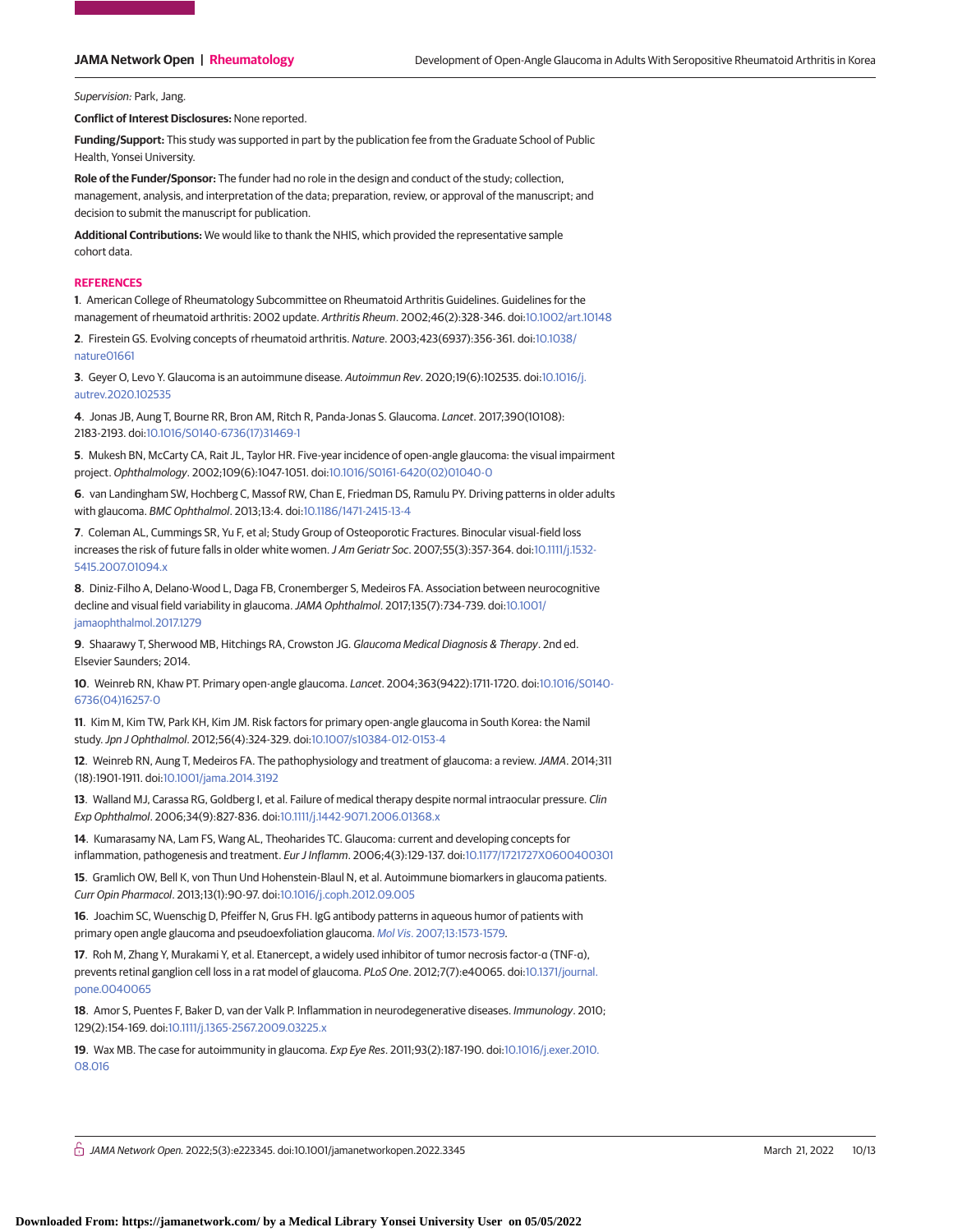**20**. Moon JY, Kim HJ, Park YH, et al. Association between open-angle glaucoma and the risks of Alzheimer's and Parkinson's diseases in South Korea: a 10-year nationwide cohort study. Sci Rep. 2018;8(1):11161. doi[:10.1038/](https://dx.doi.org/10.1038/s41598-018-29557-6) [s41598-018-29557-6](https://dx.doi.org/10.1038/s41598-018-29557-6)

**21**. Kim YI, Kim YY, Yoon JL, et al. Cohort profile: national health insurance service-senior (NHIS-senior) cohort in Korea. BMJ Open. 2019;9(7):e024344. doi[:10.1136/bmjopen-2018-024344](https://dx.doi.org/10.1136/bmjopen-2018-024344)

**22**. World Medical Association. World Medical Association Declaration of Helsinki: ethical principles for medical research involving human subjects.JAMA. 2013;310(20):2191-2194. doi[:10.1001/jama.2013.281053.](https://jama.jamanetwork.com/article.aspx?doi=10.1001/jama.2013.281053&utm_campaign=articlePDF%26utm_medium=articlePDFlink%26utm_source=articlePDF%26utm_content=jamanetworkopen.2022.3345)

**23**. Vandenbroucke JP, von Elm E, Altman DG, et al; STROBE Initiative. Strengthening the reporting of observational studies in epidemiology (STROBE): explanation and elaboration. Epidemiology. 2007;18(6): 805-835. doi[:10.1097/EDE.0b013e3181577511](https://dx.doi.org/10.1097/EDE.0b013e3181577511)

**24**. Lee DH, Sheen SH, Lee DG, et al. Association between ischemic stroke and seropositive rheumatoid arthritis in Korea: a nationwide longitudinal cohort study. PLoS One. 2021;16(5):e0251851. doi[:10.1371/journal.pone.](https://dx.doi.org/10.1371/journal.pone.0251851) [0251851](https://dx.doi.org/10.1371/journal.pone.0251851)

**25**. Singh JA, Saag KG, Bridges SL Jr, et al. 2015 American College of Rheumatology guideline for the treatment of rheumatoid arthritis. Arthritis Care Res. 2016;68(1):1-25. doi[:10.1002/acr.22783](https://dx.doi.org/10.1002/acr.22783)

**26**. Fraenkel L, Bathon JM, England BR, et al. 2021 American College of Rheumatology guideline for the treatment of rheumatoid arthritis. Arthritis Care Res (Hoboken). 2021;73(7):924-939. doi[:10.1002/acr.24596](https://dx.doi.org/10.1002/acr.24596)

**27**. Cho SK, Bae SC. Pharmacologic treatment of rheumatoid arthritis [in Korean].J Korean Med Assoc. 2017;60 (2):156-163. doi[:10.5124/jkma.2017.60.2.156](https://dx.doi.org/10.5124/jkma.2017.60.2.156)

**28**. Jang SY, Kang KW, Jo M, Park M. Risk of new-onset acute coronary syndrome and atrial fibrillation in patients with rheumatoid arthritis compared with a risk-set and propensity score-matched cohort—a nationwide cohort study. Circ J. 2021;85(2):194-200. doi[:10.1253/circj.CJ-20-0825](https://dx.doi.org/10.1253/circj.CJ-20-0825)

**29**. Jung Y, Han K, Park HL, Park CK. Type 2 diabetes mellitus and risk of open-angle glaucoma development in Koreans: an 11-year nationwide propensity-score-matched study. Diabetes Metab. 2018;44(4):328-332. doi[:10.](https://dx.doi.org/10.1016/j.diabet.2017.09.007) [1016/j.diabet.2017.09.007](https://dx.doi.org/10.1016/j.diabet.2017.09.007)

**30**. Choi JA, Park YM, Han K, Lee J, Yun JS, Ko SH. Fasting plasma glucose level and the risk of open angle glaucoma: nationwide population-based cohort study in Korea. PLoS One. 2020;15(9):e0239529. doi[:10.1371/](https://dx.doi.org/10.1371/journal.pone.0239529) [journal.pone.0239529](https://dx.doi.org/10.1371/journal.pone.0239529)

**31**. Jang SY, Rou WS, Kim SH, Lee BS, Eun HS. Association between new-onset liver cirrhosis and suicide risk in South Korea: a nationwide cohort study. Clin Mol Hepatol. 2021;27(2):283-294. doi[:10.3350/cmh.2020.0227](https://dx.doi.org/10.3350/cmh.2020.0227)

**32**. Lu B. Propensity score matching with time-dependent covariates. Biometrics. 2005;61(3):721-728. doi[:10.1111/](https://dx.doi.org/10.1111/j.1541-0420.2005.00356.x) [j.1541-0420.2005.00356.x](https://dx.doi.org/10.1111/j.1541-0420.2005.00356.x)

**33**. Lee YR, Oh SS, Jang SI, Park EC. Statin adherence and risk of all-cause, cancer, and cardiovascular mortality among dyslipidemia patients: a time-dependent analysis. Nutr Metab Cardiovasc Dis. 2020;30(12):2207-2214. doi: [10.1016/j.numecd.2020.07.024](https://dx.doi.org/10.1016/j.numecd.2020.07.024)

**34**. Quan H, Li B, Couris CM, et al. Updating and validating the Charlson Comorbidity Index and score for risk adjustment in hospital discharge abstracts using data from 6 countries. Am J Epidemiol. 2011;173(6):676-682. doi: [10.1093/aje/kwq433](https://dx.doi.org/10.1093/aje/kwq433)

**35**. Li YP, Propert KJ, Rosenbaum PR. Balanced risk set matching. J Am Stat Assoc. 2001;96(455):870-882. doi[:10.](https://dx.doi.org/10.1198/016214501753208573) [1198/016214501753208573](https://dx.doi.org/10.1198/016214501753208573)

**36**. Andersen LW, Granfeldt A, Callaway CW, et al; American Heart Association's Get With The Guidelines– Resuscitation Investigators. Association between tracheal intubation during adult in-hospital cardiac arrest and survival.JAMA. 2017;317(5):494-506. doi[:10.1001/jama.2016.20165](https://jama.jamanetwork.com/article.aspx?doi=10.1001/jama.2016.20165&utm_campaign=articlePDF%26utm_medium=articlePDFlink%26utm_source=articlePDF%26utm_content=jamanetworkopen.2022.3345)

**37**. Rassen JA, Shelat AA, Myers J, Glynn RJ, Rothman KJ, Schneeweiss S. One-to-many propensity score matching in cohort studies. Pharmacoepidemiol Drug Saf. 2012;21(2)(suppl):69-80. doi[:10.1002/pds.3263](https://dx.doi.org/10.1002/pds.3263)

**38**. Yoo KD, Kim CT, Kim MH, et al. Superior outcomes of kidney transplantation compared with dialysis: an optimal matched analysis of a national population-based cohort study between 2005 and 2008 in Korea. Medicine (Baltimore). 2016;95(33):e4352. doi[:10.1097/MD.0000000000004352](https://dx.doi.org/10.1097/MD.0000000000004352)

**39**. Austin PC. Using the standardized difference to compare the prevalence of a binary variable between two groups in observational research. Commun Stat Simul Comput. 2009;38(6):1228-1234. doi[:10.1080/](https://dx.doi.org/10.1080/03610910902859574) [03610910902859574](https://dx.doi.org/10.1080/03610910902859574)

**40**. Austin PC. An introduction to propensity score methods for reducing the effects of confounding in observational studies. Multivariate Behav Res. 2011;46(3):399-424. doi[:10.1080/00273171.2011.568786](https://dx.doi.org/10.1080/00273171.2011.568786)

 $\stackrel{\frown}{\cap}$  JAMA Network Open. 2022;5(3):e223345. doi:10.1001/jamanetworkopen.2022.3345 (Reprinted) March 21, 2022 11/13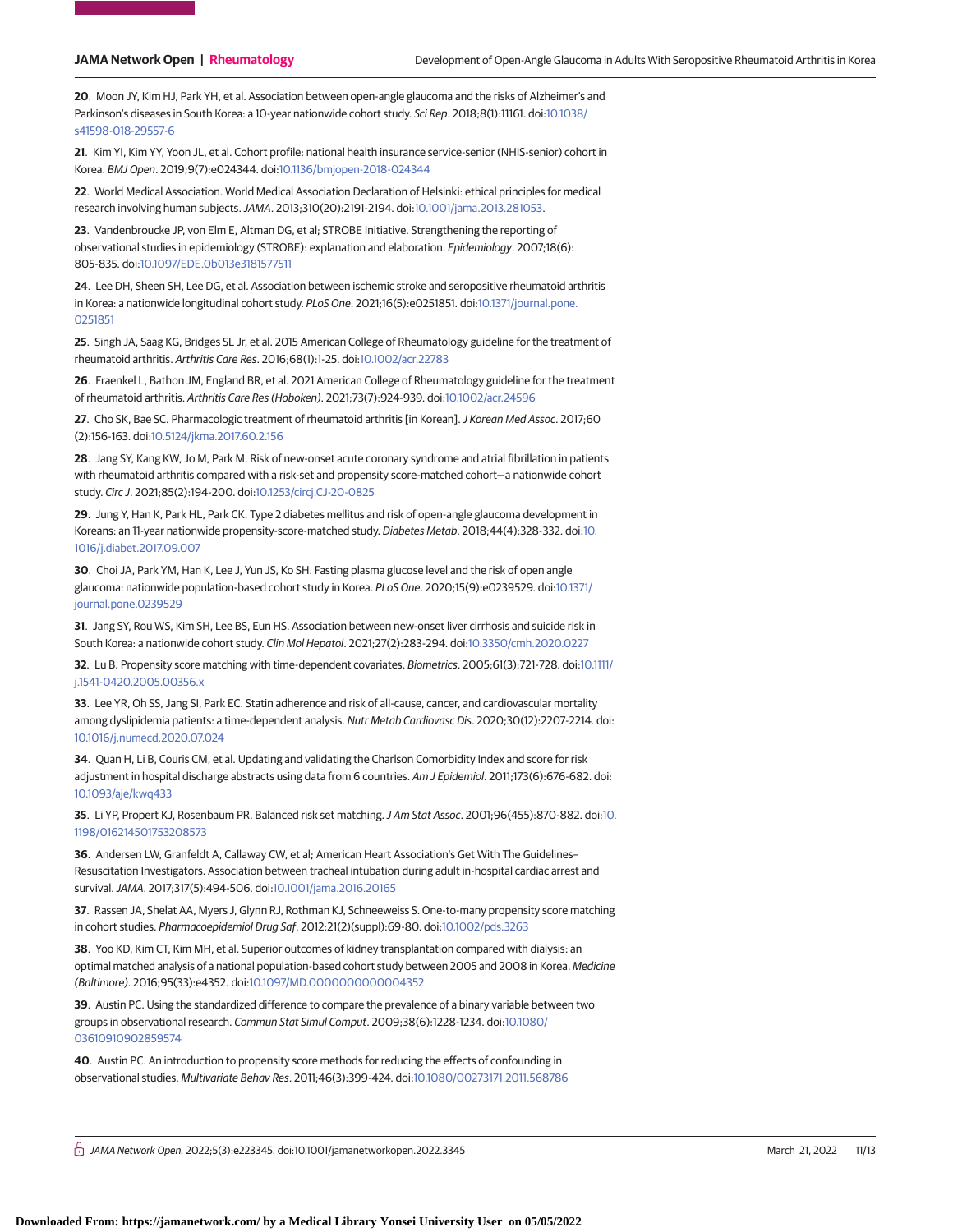**41**. Austin PC. The use of propensity score methods with survival or time-to-event outcomes: reporting measures of effect similar to those used in randomized experiments. Stat Med. 2014;33(7):1242-1258. doi[:10.1002/sim.5984](https://dx.doi.org/10.1002/sim.5984)

**42**. Clark TG, Bradburn MJ, Love SB, Altman DG. Survival analysis part I: basic concepts and first analyses. Br J Cancer. 2003;89(2):232-238. doi[:10.1038/sj.bjc.6601118](https://dx.doi.org/10.1038/sj.bjc.6601118)

**43**. Armaly MF. Statistical attributes of the steroid hypertensive response in the clinically normal eye. I. The demonstration of three levels of response. [Invest Ophthalmol](https://www.ncbi.nlm.nih.gov/pubmed/14283012). 1965;4:187-197.

**44**. Szklo M, Nieto FJ. Epidemiology: Beyond the Basics. Jones & Bartlett Publishers; 2014.

**45**. Lipsitch M, Tchetgen Tchetgen E, Cohen T. Negative controls: a tool for detecting confounding and bias in observational studies. Epidemiology. 2010;21(3):383-388. doi[:10.1097/EDE.0b013e3181d61eeb](https://dx.doi.org/10.1097/EDE.0b013e3181d61eeb)

**46**. Jang SY, Cha Y, Kwak JH, Kim KJ, Kim HY, Choy WS. What is the difference in the risk of suicide death between spine fracture in patients older than 65 years and matched controls? a large-database study from South Korea. Clin Orthop Relat Res. 2020;478(11):2422-2430. doi[:10.1097/CORR.0000000000001414](https://dx.doi.org/10.1097/CORR.0000000000001414)

**47**. Wei X, Cho KS, Thee EF, Jager MJ, Chen DF. Neuroinflammation and microglia in glaucoma: time for a paradigm shift.J Neurosci Res. 2019;97(1):70-76. doi[:10.1002/jnr.24256](https://dx.doi.org/10.1002/jnr.24256)

**48**. Wakefield D, Wildner G. Is glaucoma an autoimmune disease? Clin Transl Immunology. 2020;9(10):e1180. doi: [10.1002/cti2.1180](https://dx.doi.org/10.1002/cti2.1180)

**49**. Gramlich OW, Beck S, von Thun Und Hohenstein-Blaul N, et al. Enhanced insight into the autoimmune component of glaucoma: IgG autoantibody accumulation and pro-inflammatory conditions in human glaucomatous retina. PLoS One. 2013;8(2):e57557. doi[:10.1371/journal.pone.0057557](https://dx.doi.org/10.1371/journal.pone.0057557)

**50**. Chen H, Cho KS, Vu THK, et al. Commensal microflora-induced T cell responses mediate progressive neurodegeneration in glaucoma. Nat Commun. 2018;9(1):3209. doi[:10.1038/s41467-018-05681-9](https://dx.doi.org/10.1038/s41467-018-05681-9)

**51**. Joachim SC, Bruns K, Lackner KJ, Pfeiffer N, Grus FH. Antibodies to α B-crystallin, vimentin, and heat shock protein 70 in aqueous humor of patients with normal tension glaucoma and IgG antibody patterns against retinal antigen in aqueous humor. Curr Eye Res. 2007;32(6):501-509. doi[:10.1080/02713680701375183](https://dx.doi.org/10.1080/02713680701375183)

**52**. Joachim SC, Grus FH, Kraft D, et al. Complex antibody profile changes in an experimental autoimmune glaucoma animal model. Invest Ophthalmol Vis Sci. 2009;50(10):4734-4742. doi[:10.1167/iovs.08-3144](https://dx.doi.org/10.1167/iovs.08-3144)

**53**. Shestopalov VI, Spurlock M, Gramlich OW, Kuehn MH. Immune responses in the glaucomatous retina: regulation and dynamics. Cells. 2021;10(8):1973. doi[:10.3390/cells10081973](https://dx.doi.org/10.3390/cells10081973)

**54**. Fakhraie G, Parvini F, Ghanavi J, Saif S, Farnia P. Association of IL-10 gene promoter polymorphisms with susceptibility to pseudoexfoliation syndrome, pseudoexfoliative and primary open-angle glaucoma. BMC Med Genet. 2020;21(1):32. doi[:10.1186/s12881-020-0969-6](https://dx.doi.org/10.1186/s12881-020-0969-6)

**55**. Ying B, Shi Y, Pan X, et al. Association of polymorphisms in the human IL-10 and IL-18 genes with rheumatoid arthritis. Mol Biol Rep. 2011;38(1):379-385. doi[:10.1007/s11033-010-0119-x](https://dx.doi.org/10.1007/s11033-010-0119-x)

**56**. Tielsch JM, Katz J, Quigley HA, Javitt JC, Sommer A. Diabetes, intraocular pressure, and primary open-angle glaucoma in the Baltimore Eye Survey. Ophthalmology. 1995;102(1):48-53. doi[:10.1016/S0161-6420\(95\)31055-X](https://dx.doi.org/10.1016/S0161-6420(95)31055-X)

**57**. Dielemans I, Vingerling JR, Algra D, Hofman A, Grobbee DE, de Jong PT. Primary open-angle glaucoma, intraocular pressure, and systemic blood pressure in the general elderly population: the Rotterdam Study. Ophthalmology. 1995;102(1):54-60. doi[:10.1016/S0161-6420\(95\)31054-8](https://dx.doi.org/10.1016/S0161-6420(95)31054-8)

**58**. Wotton CJ, Goldacre MJ. Associations between specific autoimmune diseases and subsequent dementia: retrospective record-linkage cohort study, UK.J Epidemiol Community Health. 2017;71(6):576-583. doi[:10.1136/](https://dx.doi.org/10.1136/jech-2016-207809) [jech-2016-207809](https://dx.doi.org/10.1136/jech-2016-207809)

**59**. Jarjour WN, Jeffries BD, Davis JS IV, Welch WJ, Mimura T, Winfield JB. Autoantibodies to human stress proteins: a survey of various rheumatic and other inflammatory diseases. Arthritis Rheum. 1991;34(9):1133-1138. doi[:10.1002/art.1780340909](https://dx.doi.org/10.1002/art.1780340909)

**60**. Yazici Y, Paget SA. Elderly-onset rheumatoid arthritis. Rheum Dis Clin North Am. 2000;26(3):517-526. doi[:10.](https://dx.doi.org/10.1016/S0889-857X(05)70154-X) [1016/S0889-857X\(05\)70154-X](https://dx.doi.org/10.1016/S0889-857X(05)70154-X)

**61**. Turkcapar N, Demir O, Atli T, et al. Late onset rheumatoid arthritis: clinical and laboratory comparisons with younger onset patients. Arch Gerontol Geriatr. 2006;42(2):225-231. doi[:10.1016/j.archger.2005.07.003](https://dx.doi.org/10.1016/j.archger.2005.07.003)

**62**. Hernán MA, Alonso A, Logan R, et al. Observational studies analyzed like randomized experiments: an application to postmenopausal hormone therapy and coronary heart disease. Epidemiology. 2008;19(6):766-779. doi[:10.1097/EDE.0b013e3181875e61](https://dx.doi.org/10.1097/EDE.0b013e3181875e61)

**63**. Platt R, Hutcheon J, Suissa S. Immortal time bias in epidemiology. Curr Epidemiol Rep. 2019;6(1):23-27. doi[:10.](https://dx.doi.org/10.1007/s40471-019-0180-5) [1007/s40471-019-0180-5](https://dx.doi.org/10.1007/s40471-019-0180-5)

 $\bigcap$  JAMA Network Open. 2022;5(3):e223345. doi:10.1001/jamanetworkopen.2022.3345 (Reprinted) March 21, 2022 12/13